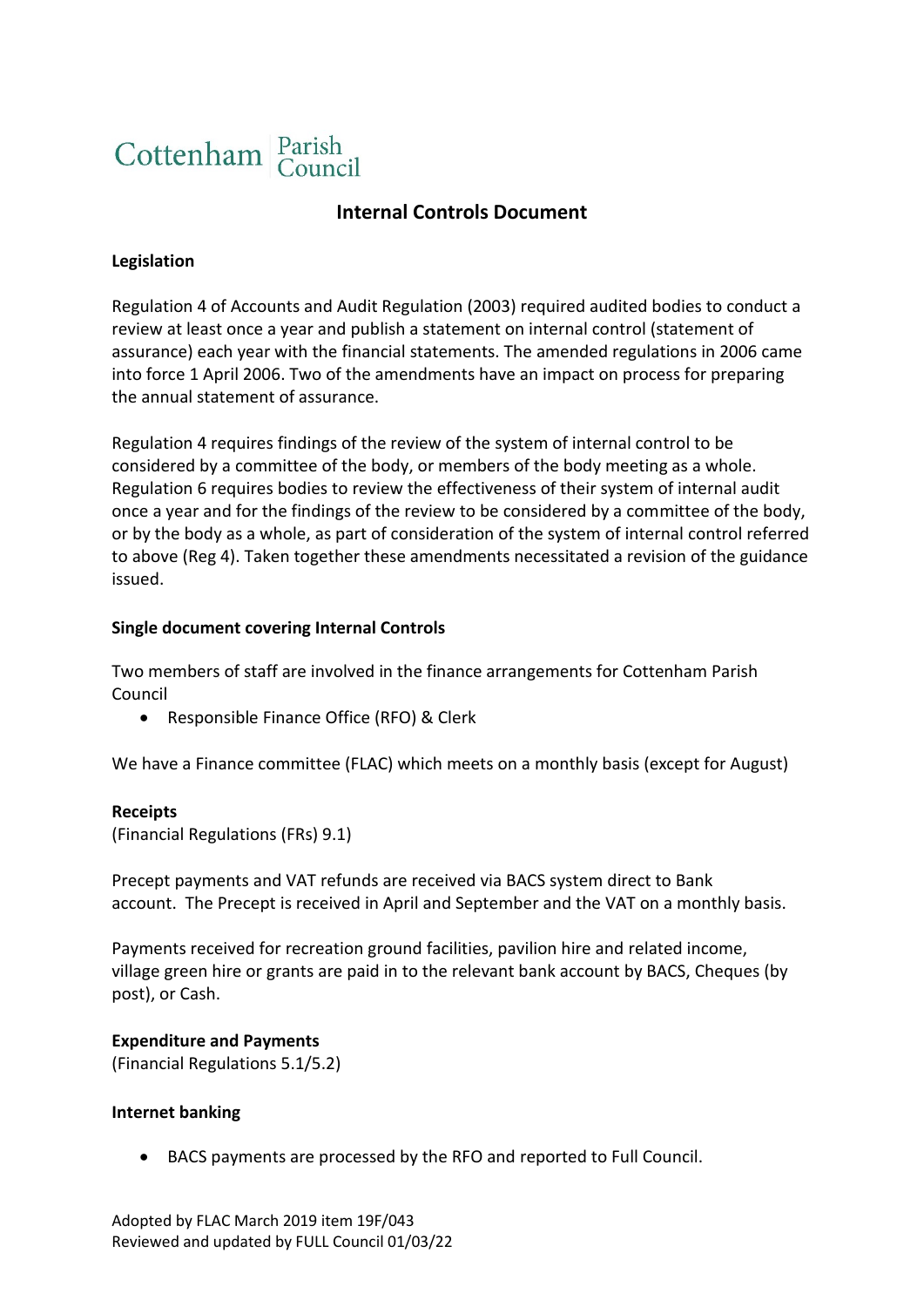- Once BACS are verified at the Full Council meeting, two signatories will authorise payment via Unity Trust Bank online and the invoice for each payment should be initialled.
- Cheques are drawn up against invoices and recorded electronically. Two signatories are required for each cheque, the invoice should be initialled.
- Standing orders and Direct Debit mandates are signed by two signatories.
- VAT payments are accounted for separately
- Section 137 spending is accounted for separately.

# **Payroll/Pensions**

(FRs 7.1/7.2)

Cottenham Parish Council have employed a company to carry out our payroll and pension arrangements. The staff have pensions with Legal and General. The RFO informs the payroll company of any additional hours carried out by staff. The pay to employees/Tax and National Insurance/Pension is verified at the Full council meeting and payment for staff is arranged for the last day of the month and Tax, National Insurance and Pension on the appropriate dates.

# **Signatories**

Signatories list attached to this document (**Appendix 1**)

All current accounts are any two signatories to sign. Clerk and RFO are NOT signatories Triodos (pending) – any three signatories to sign (RFO can act as signatory on this account)

Multipay card – Clerk, Assistant Clerk & RFO have access to a Multipay card, with a £300 a month limit. PIN numbers held by cardholders only. Monthly fee of £3 applies.

# **Responsibilities and Delegations**

The clerk is the Proper Officer and we have employed a Responsible Financial Officer for the Parish Councils, as defined in the Local Government Act 1972. Delegations policies exist for delegating financial decisions to clerk/RFO/Committees/working parties in certain circumstances and as stated within Financial Regulations

# **Accounts:**

# **Current accounts:**

- Select account with Unity Trust Bank (9 Brindley place, Birmingham, B1 2HB) Opened March 2017
- Unity Trust Project Account for VH and Nursery project Opened 2019

# **Savings accounts:**

Unity Trust deposit account – Opened March 2017 Cambridge Building Society – Opened December 2011